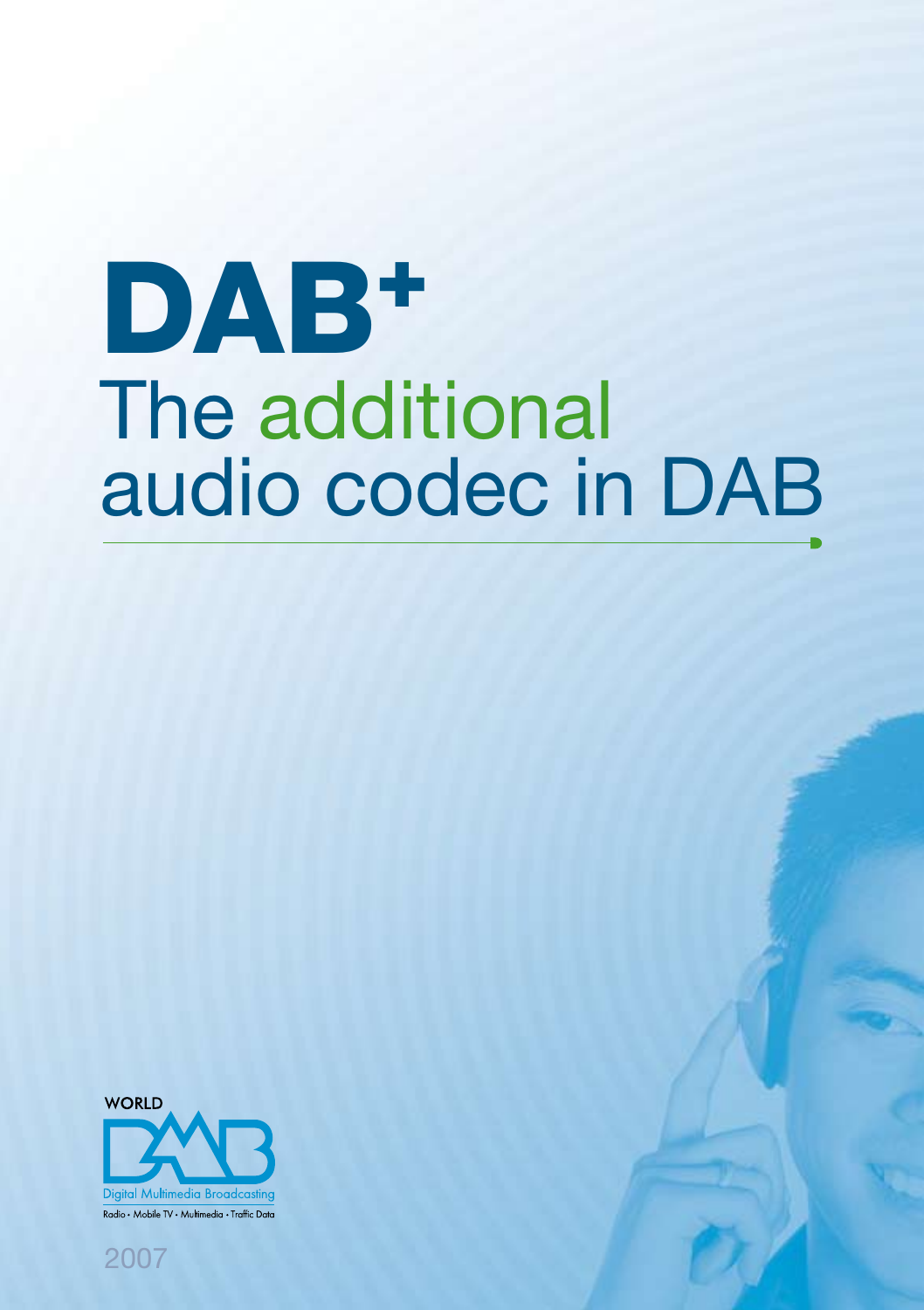## **Contents**

Why DAB+

Features of DAB+

Possible scenarios with DAB+

Comparison of DAB+ and DMB for radio services

Performance of DAB+

Status of standardisation

Markus Prosch, WorldDMB Technical Committee Audio Codec Task Force Chairman. *February 2007*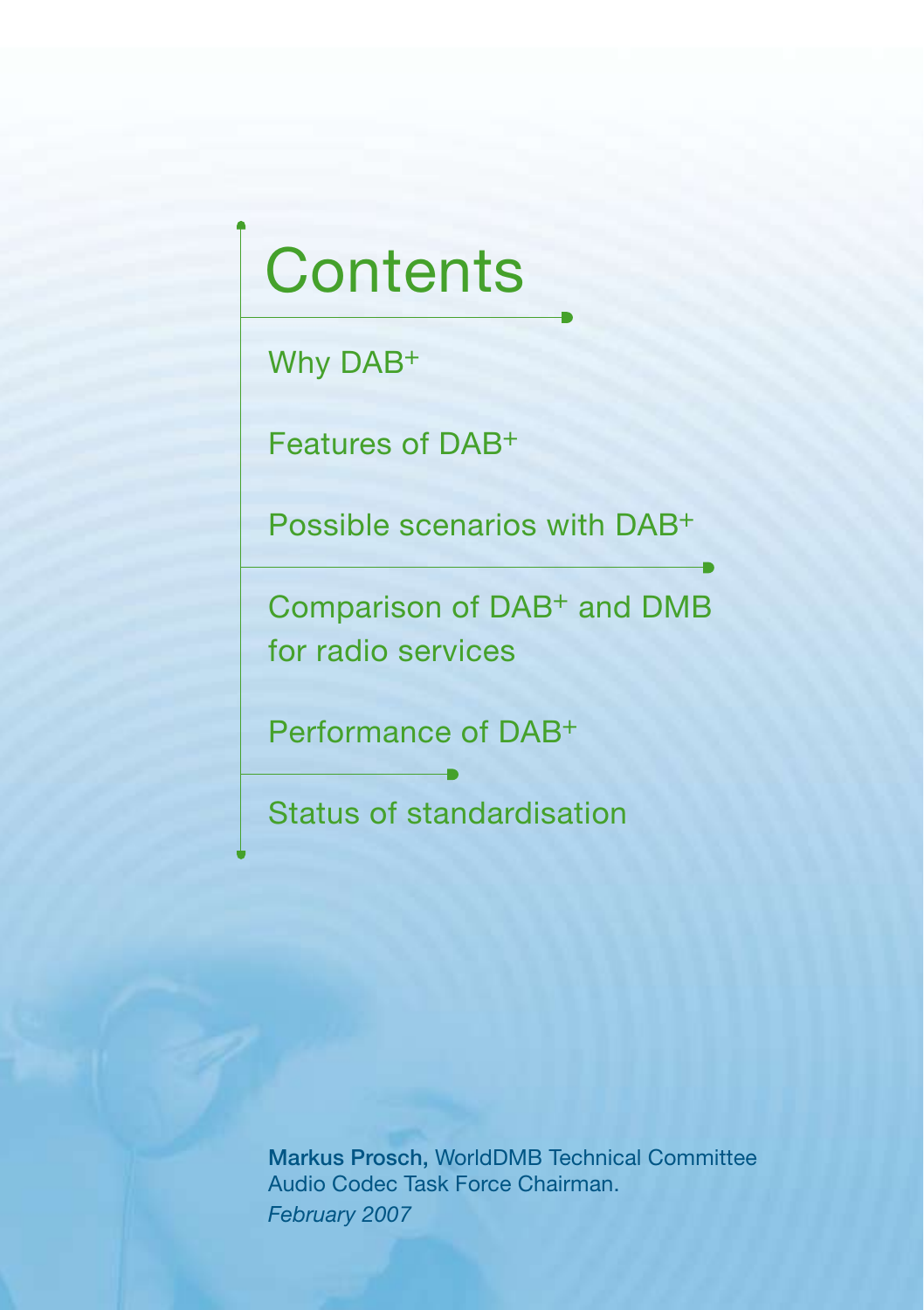### Why DAB+?

In the digital age, broadcasting standards need to balance the benefits of stability and innovation. Stability gives confidence to broadcasters, manufacturers and consumers. And yet, enhancing a standard to take advantage of technological innovation can offer new benefits and protect a standard's competitiveness in a rapidly changing market place. The international organisation responsible for the Eureka 147 standards, WorldDMB (formerly known as the WorldDAB Forum) has carefully monitored developments in audio coding. Although WorldDMB remains a strong advocate of stability, its Steering Board took the decision that the benefits of adding an additional highly efficient codec to Eureka 147's options were so significant that this innovation should be incorporated.

#### **The benefits of DAB+ include:**

- Latest MPEG-4 audio codec delivers exceptional performance efficiency
- More stations can be broadcast on a multiplex
- Greater station choice for consumers
- More efficient use of radio spectrum
- Lower transmission costs for digital stations
- New receivers backwards compatible with existing MPEG Audio Layer II broadcasts
- Current MPEG Audio Laver II services and consumers unaffected
- Compatible with existing scrolling text and multimedia services
- Robust audio delivery
- Optimised for live broadcast radio
- Broadcasters/regulators can select either standard MPEG Audio Layer II, or the additional audio coding, or both, to suit their country
- Fast re-tuning response time (low zapping delay)
- MPEG Surround is possible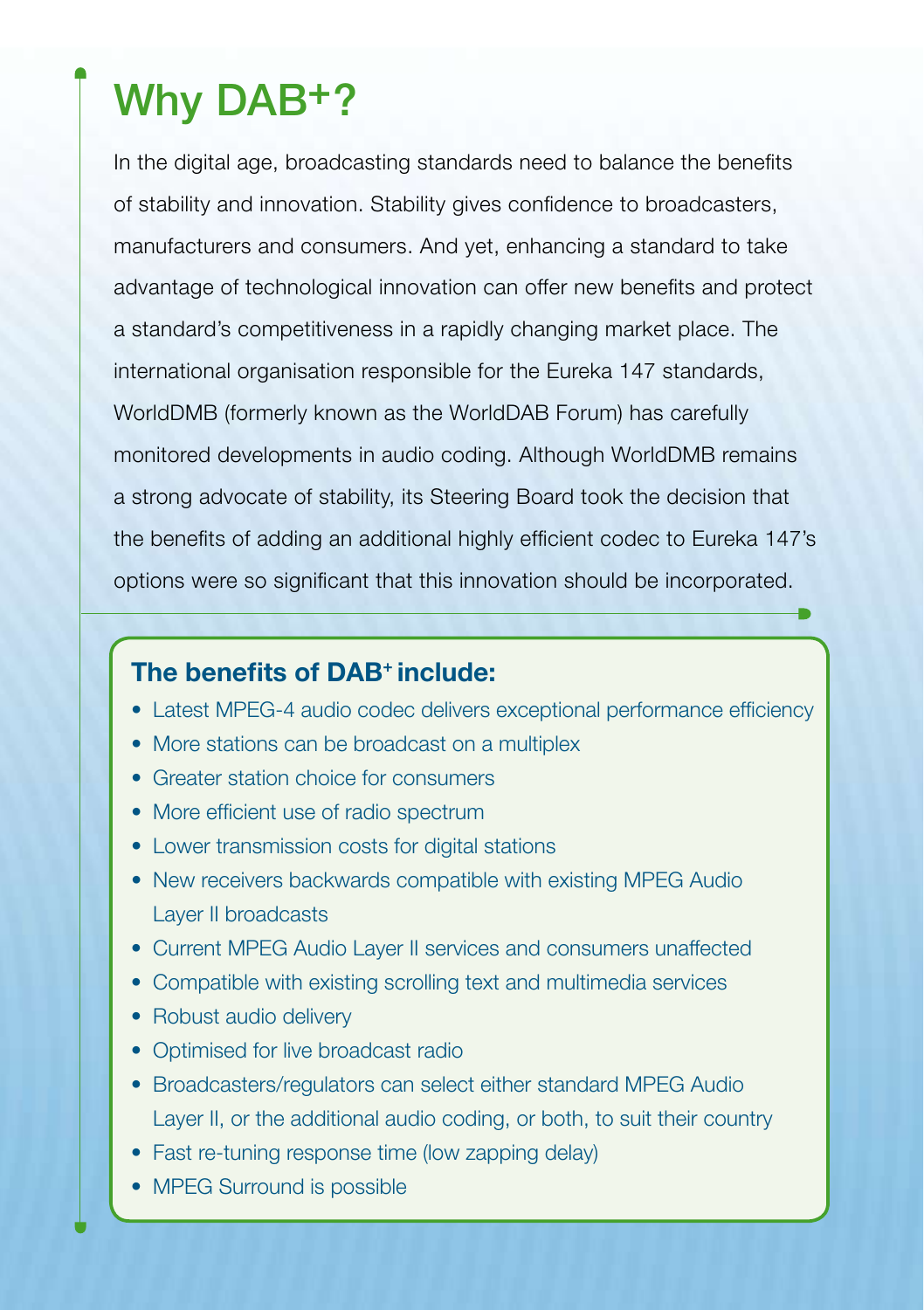Until now, DAB digital radio has always been broadcast using MPEG Audio Layer II coding. In the years since the DAB digital radio standard was first defined, more efficient coding schemes and algorithms have been devised. These allow audio with equivalent or better subjective quality to be broadcast at lower bit rates. Other broadcast technologies such as DVB-H (digital video broadcasting for handheld), DRM (Digital Radio Mondiale; i.e. digital long, medium and short wave) or MediaFLO use the audio coding MPEG-4 HE-AAC v2 and are able to carry multiple audio services in the digital capacity needed for a single radio service using MPEG Audio Layer II.

WorldDMB recently created a Task Force of its Technical Committee to develop the additional standard. After examining the options, DAB<sup>+</sup> using MPEG-4 HE-AAC v2 was adopted.

The significantly increased efficiency, which is discussed in more detail later in this document, offers benefits for Governments and Regulators (even better spectrum efficiency), broadcasters (lower costs per station) and consumers (a bigger choice of stations). It is designed to provide the same functionality of the current MPEG Audio Layer II radio services including service following (e.g. to the same service on another DAB ensemble or its FM simulcast), traffic announcements, PAD multimedia data (e.g. dynamic labels such as title artist information or news headlines; complementary graphics and images etc.).

In some countries where DAB digital radio has already been launched, broadcasters are committed to continuing to use MPEG Audio Layer II. However, in countries planning to launch digital radio the arguments in favour of launching with DAB<sup>+</sup> are compelling.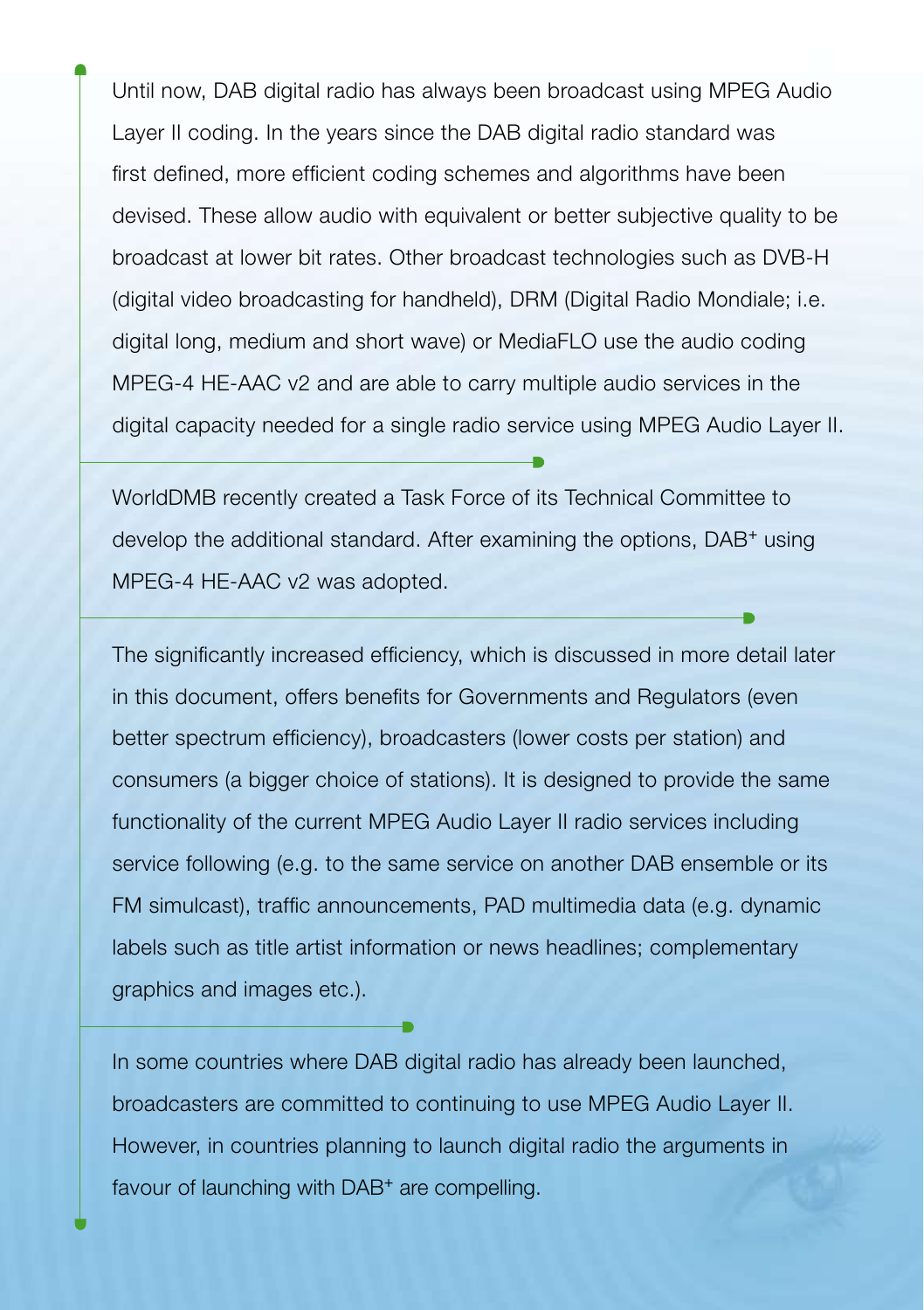It is worth noting that this is not the first time HE-AAC v2 has been included in the Eureka 147 family of standards. Already, the DAB standards allow HE-AAC v2 audio as part of DMB multimedia services. DMB is designed for mobile television, and lacks some of the functionality required for a radio service. (A more detailed comparison can be found in chapter 4.)

To emphasise that DAB<sup>+</sup> is intended for radio services (i.e., with streamed audio being the essential component), the following text uses the term "radio service" instead of the DAB term "audio service".

### Features of DAB+

DAB<sup>+</sup> uses MPEG-4 High Efficiency AAC v2 profile (HE-AAC v2). This audio codec is the most efficient audio compression scheme available worldwide. It combines three technologies:

• The core audio codec AAC (Advanced Audio Coding).

• A bandwidth extension tool SBR (Spectral Band Replication), which enhances efficiency by using most of the available bit rate for the lower frequencies (low band) of the audio signal. The decoder generates the higher frequencies (high band) by analysing the low band and side information provided by the encoder. This side information needs considerably less bit rate than would be required to encode the high band with the core audio codec.

• Parametric stereo (PS): a mono down-mix and side information is encoded as opposed to a conventional stereo signal. The decoder reconstructs the stereo signal from the mono signal using the side information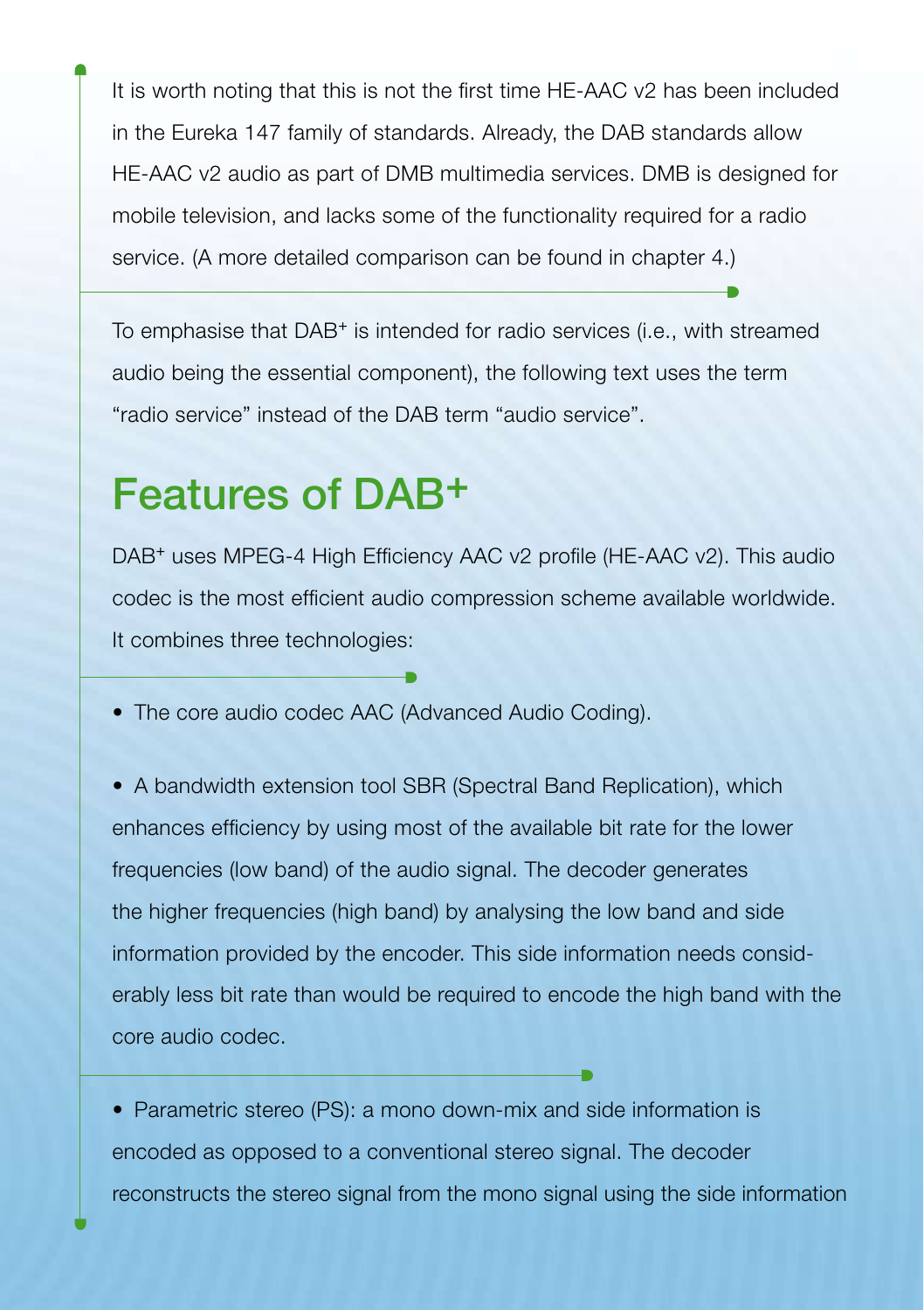HE-AAC v2 is a superset of the AAC core codec. This superset structure permits to use plain AAC for high bit rates, AAC and SBR (HE-AAC) for medium bit rates or AAC, SBR and PS (HE-AAC v2) for low bit rates. Therefore HE-AAC v2 provides the highest level of flexibility for the broadcaster. A detailed description of HE-AAC v2 is available on the EBU website<sup>1</sup>. An introduction to MPEG-4 is available on the MPEG Industry Forum website2.

HE-AAC v2 provides the same perceived audio quality at about one third of the subchannel bit rate needed by MPEG Audio Layer II. The same audio coding is also used in DRM and DMB e.g. for television audio. Devices, which also include DMB or DRM can benefit from the fact that the audio coding for this range of technologies is essentially the same.

#### Other systems using AAC:

- • iPOD
- DRM (Digital Radio Mondiale)
- 3GPP / 3GPP2
- T-DMB
- S-DMB (Korea)
- MediaFLO
- ISDB (Integrated Services Digital Broadcasting; Japan)
- DVB-H
- XM Satellite Radio (USA)
- HD Radio (USA)

All the functionality available for MPEG Audio Layer II services is also available for DAB<sup>+</sup>: service following (e.g. to FM or other DAB ensembles), traffic announcements, PAD multimedia (dynamic labels such as title artist information or news headlines; still images such as weather charts, images and other multimedia content.), service language and programme type information (e.g. Classical Music, Rock Music, Sport) etc.

MPEG Audio Layer II and HE-AAC v2 radio services can coexist in one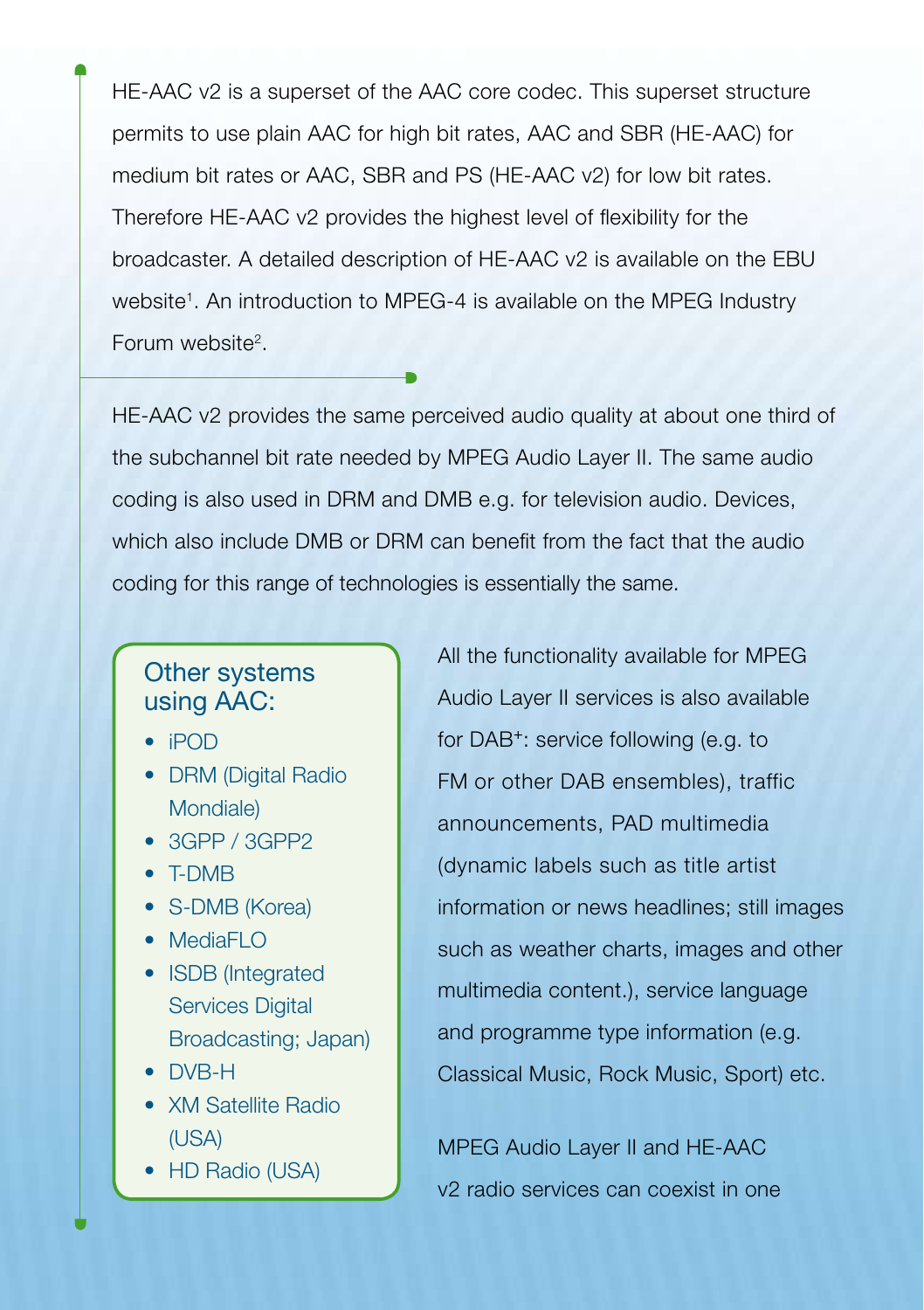ensemble. However, legacy receivers might list HE-AAC v2 radio services even though they will not be able to decode them.

The geographical coverage area of radio services using HE-AAC v2 is slightly larger than that for radio services using MPEG Audio Layer II. The multimedia information carried in PAD of an HE-AAC v2 radio service is much better protected against transmission errors than PAD data of a radio service using MPEG Audio Layer II.

An important design criterion for DAB<sup>+</sup> was a short "zapping" delay. Both the time it takes to switch from one radio service to another station on the same DAB ensemble as well as the time it takes to tune to a radio service on another DAB ensemble was minimized.

Currently all DAB radio services are mono or stereo. However, DAB<sup>+</sup> also provides the means to broadcast surround sound in a backwards compatible way. Using MPEG Surround it is possible to broadcast a stereo signal together with surround side information (e.g. 5 kbps side information). Standard stereo radios will ignore this side information and decode the stereo signal. MPEG Surround receivers will evaluate the side information and reproduce surround sound. So at a comparatively low additional bit rate, the broadcaster can increase the audio experience on surround sound receivers, and still provide high quality sound to all other radios.

<sup>&</sup>lt;sup>1</sup> EBU Tech review: MPEG-4 HE-AAC v2 – audio coding for today's digital media world (2006) http://www.ebu.ch/en/technical/trev/trev\_305-moser.pdf

<sup>2</sup> An MPEGIF White Paper: Understanding MPEG-4: Technologies, Advantages, and Markets http://www.m4if.org/public/documents/vault/MPEG4WhitePaperV2a.zip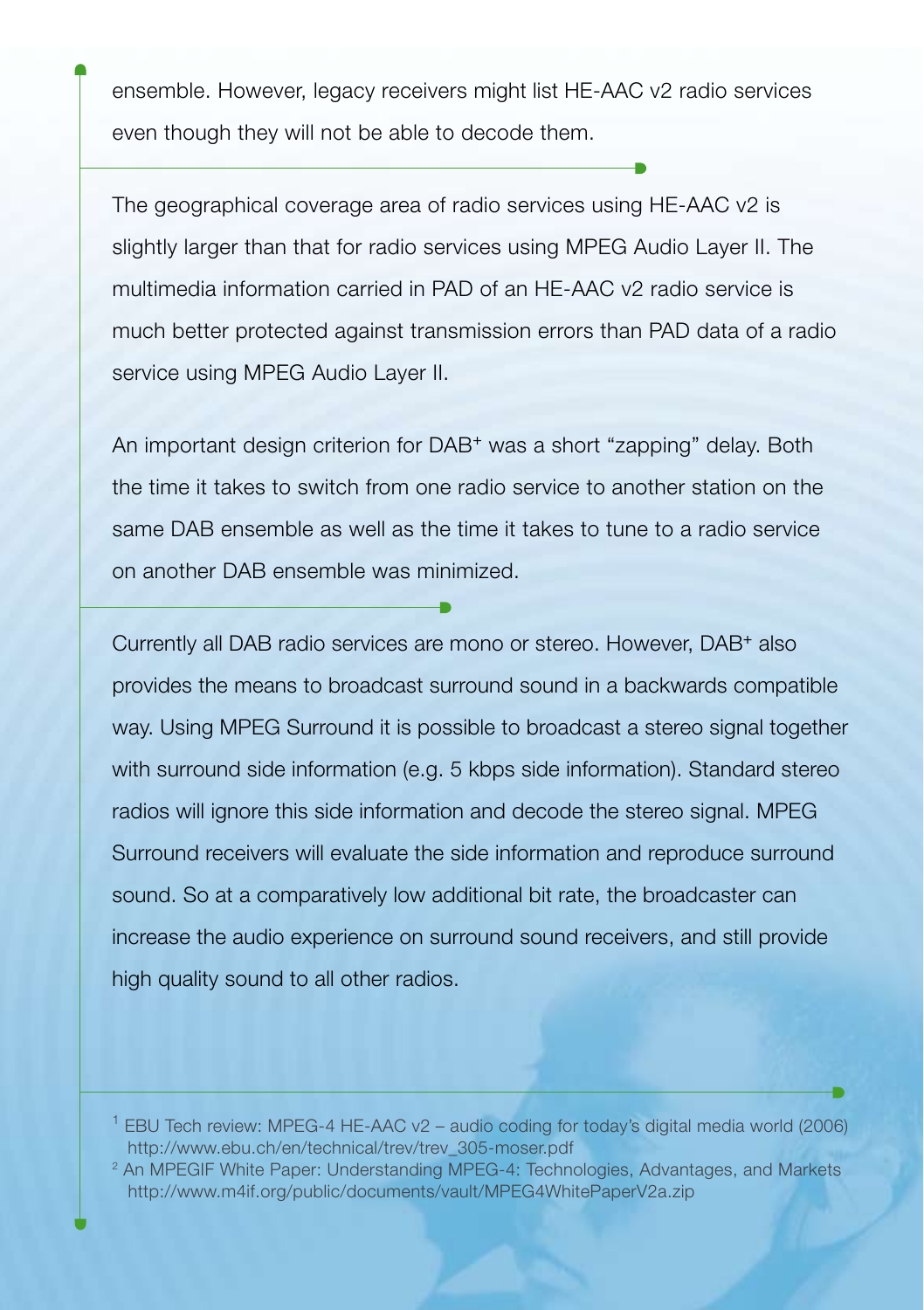### Possible scenarios with DAB+

The following figures show how the bit rate of a DAB ensemble may be assigned to:



#### Multiplex with MPEG Audio Layer II (DAB)

*9 radio services using MPEG Audio Layer II at 128 kbps*

#### Multiplex with HE-AAC v2 (DAB+)

*28 radio services using HE-AAC v2 at 40 kbps and 1 audio service using HE-AAC v2 at 32 kbps.* 





#### Multiplex with MPEG Audio Layer II and HE-AAC v2 (DAB and DAB+)

5 radio services using MPEG Audio Layer II at 128 kbps and 12 radio services using HE-AAC v2 at 40 kbps and 1 radio service using HE-AAC v2 at 32 kbps

A 40 kbps subchannel with HE-AAC v2 provides a similar audio quality (even slightly better in most cases) as MPEG Audio Layer II at 128 kbps.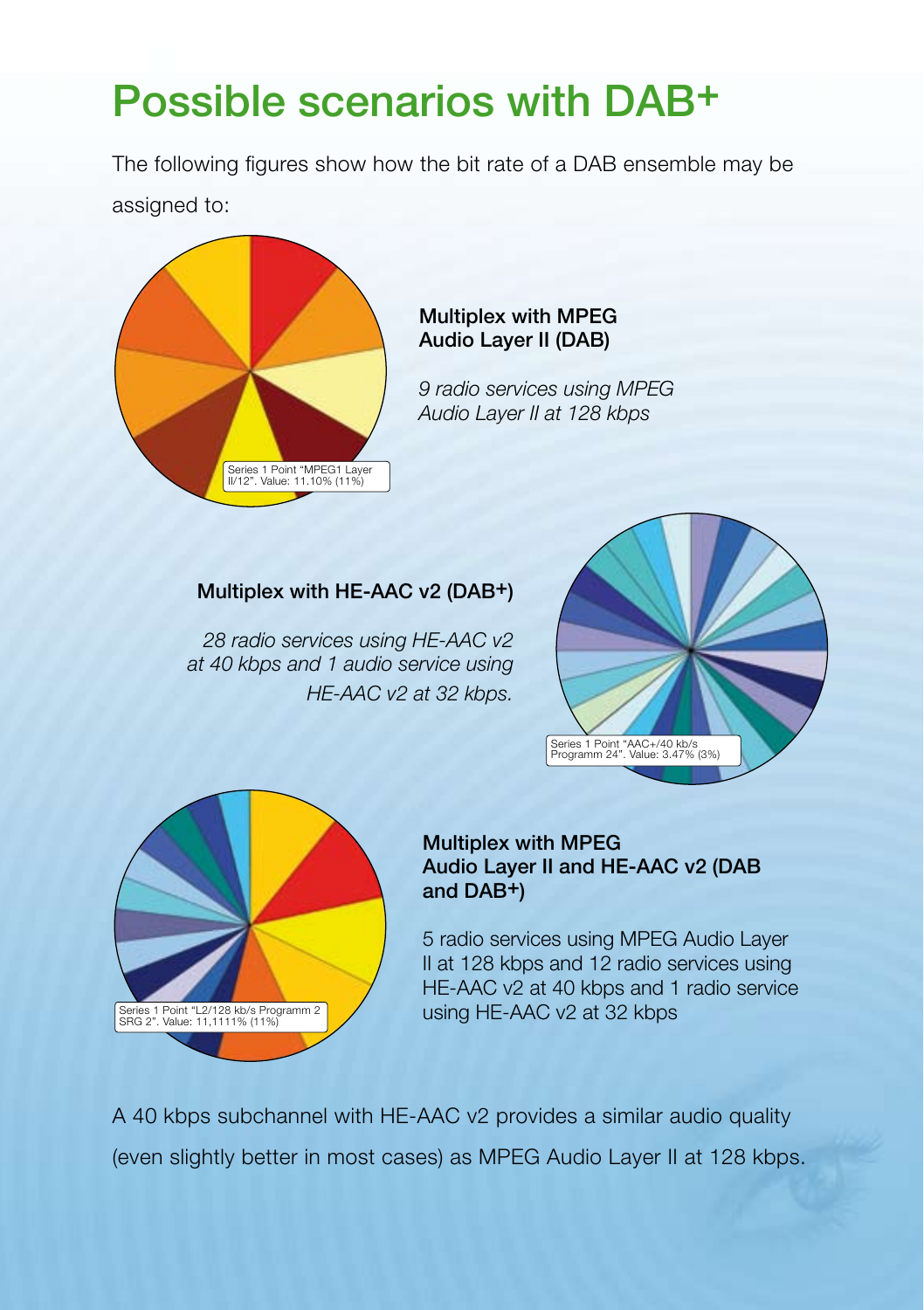### Comparison of DAB+ and DMB for radio services

DMB is based on MPEG audio/video standards and is adapted to DAB. In addition to audio and video, it is also possible to provide additional multimedia information. DMB is designed and optimised for mobile television, but it is not recommend for radio services.

One consideration is that DMB is missing some features which are expected for radio services e.g. PAD, DLS, service following etc.

Also, since DMB is based on MPEG audio/video standards it inherits some of the overhead needed to manage and synchronize audio and video (and possibly also multimedia) streams. This overhead is relatively low for the high bit rates that would be used for a mobile television channel, but the overhead becomes significant for the low bit rates that would be used for a radio service.

In contrast, DAB<sup>+</sup> is optimised for radio services (including PAD information) and thus has a much lower overhead (see figure).

At the moment (beginning of 2007), most DMB receivers also expect a video component before they start decoding the audio. However in the future, devices may no longer have this restriction. Therefore, in addition to the audio, at the moment it would be necessary to provide a video component (picture radio) at a high enough frame rate when using DMB. A low frame rate causes a high delay when tuning to the service.

All the functionality available for DAB services is also available for DAB<sup>+</sup>, but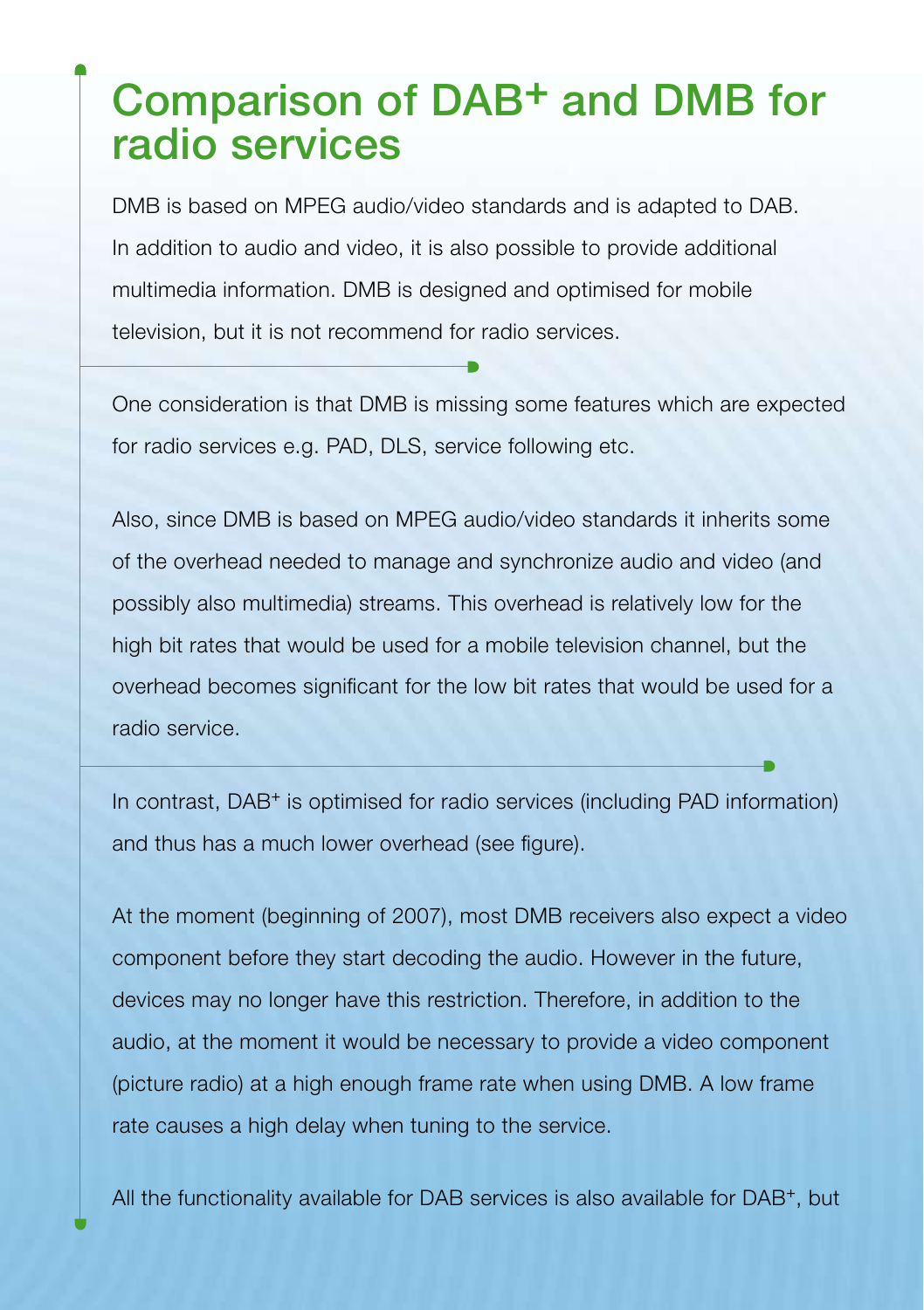it is not available for DMB (it is not needed for a mobile television service): services following (e.g., to FM, AM, DRM or another DAB radio service), traffic announcements, PAD multimedia (dynamic labels such as title artist information or news headlines; still images such as weather charts or CD covers, etc.), service language and programme type information etc.



*This figure shows a comparison of the relative overhead (used for error correction and transport protocol) of additional audio coding (assuming no PAD information) and DMB (PAD information not possible) in case of a radio service.*

The resistance to transmission errors of both systems is similar, since they are based on comparable error correction schemes.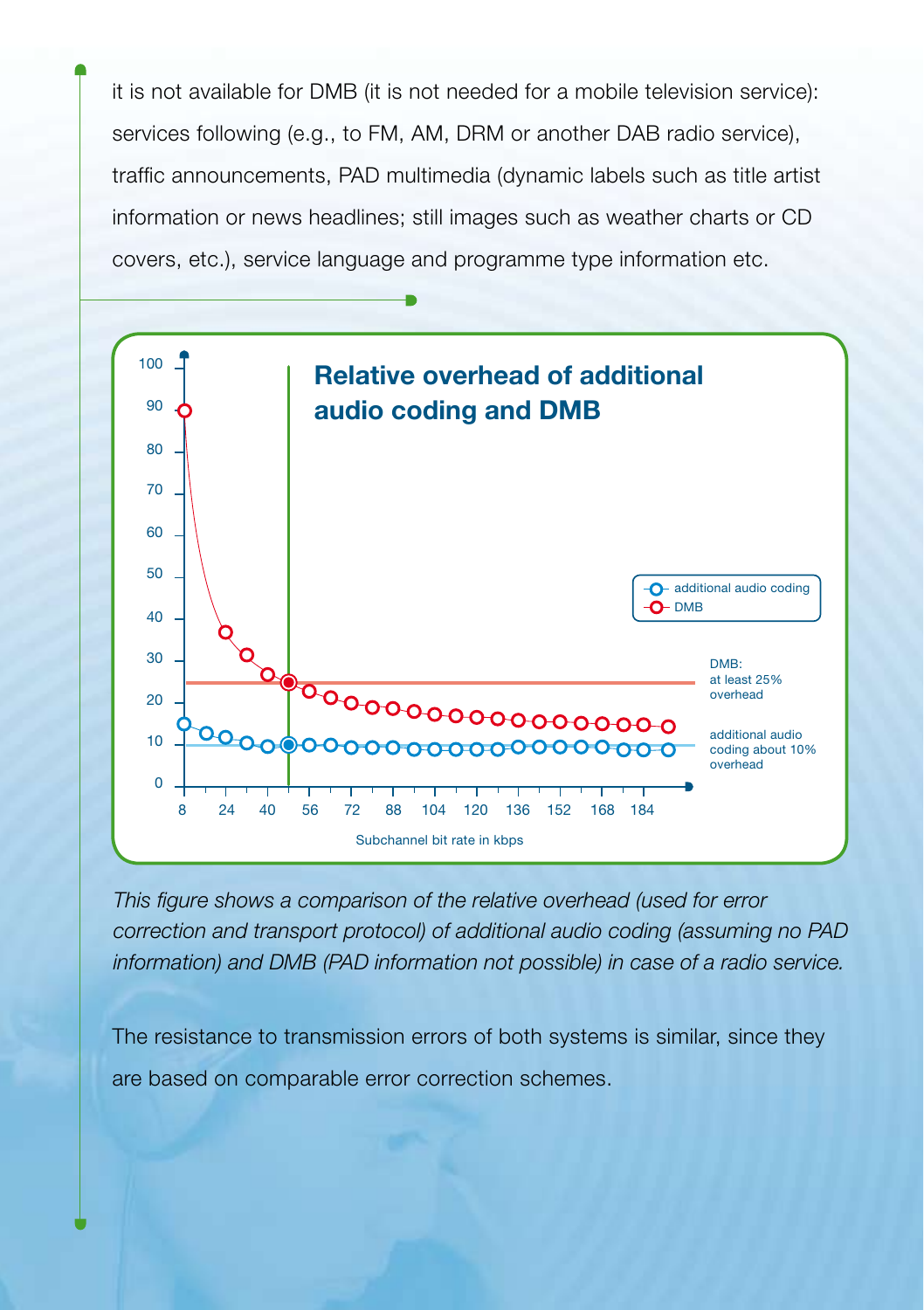### Performance of DAB+

During the standardisation process, field tests were conducted in the UK and Australia. They showed that the geographical coverage area of radio services using HE-AAC v2 is slightly larger than that for radio services using MPEG Audio Layer II.

Audio services using HE-AAC v2 performed about 2-3 dB better at the threshold of audibility. This means that in some areas close to the coverage area where MPEG Audio Layer II services already showed audible artefacts, HE-AAC v2 radio services showed no audible artefacts.

The error behaviour of MPEG Audio Layer II is different to that of HE-AAC v2.

With MPEG Audio Layer II, the weaker the DAB signal gets, the more audible artefacts can be heard.

HE-AAC v2 produces no audible artefacts, but when the signal gets too weak, an increased number of audio frames will be lost and this causes short periods of silence (fade-out and fade-in). Test listeners preferred this error behaviour. Compared to radio services using MPEG Audio Layer II, radio services using HE-AAC v2 will fail later (they can cope with a slightly lower DAB signal quality), but the margin from error free reception to loss of reception is smaller.

To determine the audio quality at low bitrates, listening tests were performed by the EBU (European Broadcasting Union) in 2003. For stereophonic audio, the listening tests show that at an audio bit rate of 48 kbps, HE-AAC offers good to excellent quality, at an audio bit rate of 64 kbps it offers excellent quality.